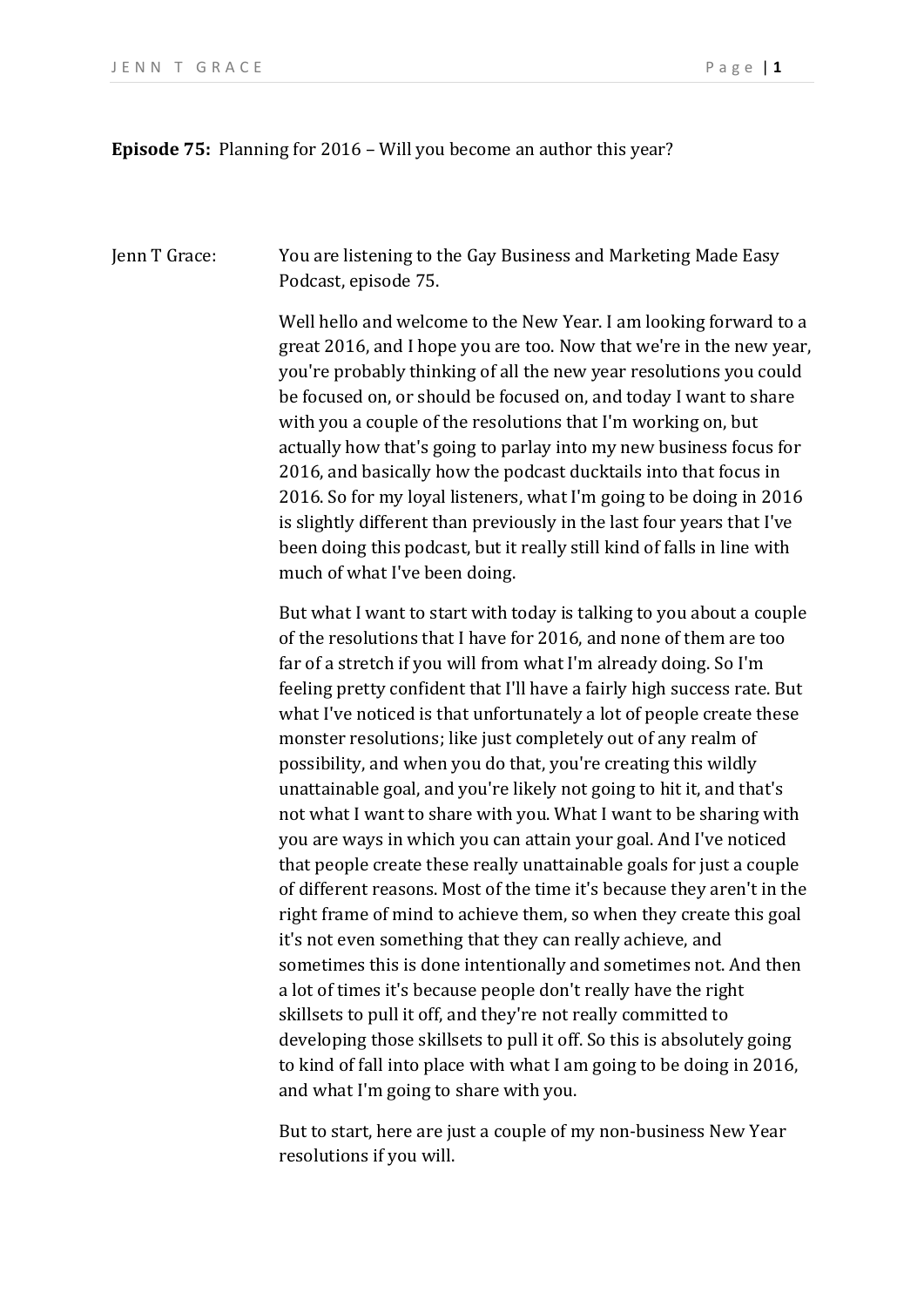So for example, one of them is to drink only one cup of coffee a day versus two. Like I said, I'm not stretching too much with most of mine, and I'm only going to share three of them because the third one is going to be what really kind of plays into what I'm up to. But going down from one cup of coffee- I mean from two cups of coffee to one isn't much of a stretch, although I say this now and I'm not really sure how the caffeine withdrawals will go down. But as of right now it doesn't seem like it's that much of a stretch. I've already had my one cup of the day and I'm on to green tea, so I'm feeling confident that for the last four days- because today is January 4th as I'm recording this, I've been able to achieve that goal. So fingers crossed, goal number one, resolution number one should be attainable.

Now resolution number two on the other hand is to not have- this is going to sound crazy- not have a single drop of alcohol in 2016. And I've been hemming and hawing over whether or not I wanted to do this resolution for a couple of weeks thinking it's really not that difficult for me to not drink, because I'm not a heavy drinker in any way, so I might have a drink, maybe two, three at most in any given week, and I know people who drink that on a daily basis. So to me, it's not really- I don't think it's that difficult to not have any, however I don't know that for certain. So I've been thinking and hemming and hawing saying, "Is this really worth having a resolution over because what am I going to gain from this?" It's not like drinking is a problem in my life that I need to tackle or handle, but at the same time I'm really focused on my health and I know that extra sugar from alcohol is really not helping me, so why am I going to take in additional calories over something that I'm not even really enjoying so to speak? So that is another goal. And again, it's pretty much for purely health reasons, not because I have a problem that I'm trying to curb or anything like that, but really I just want to keep continuing on the path of getting healthier as I go. And 2015 I did I think a really good job continuing my health, et cetera, that I had previously been doing since back in 2012, 2013. So I'm still on a really good path in terms of my health.

Now this is where the third resolution comes in, and it's much more of a beast, and I have not publicly shared this information with anyone yet, so you my loyal listener are the first one to hear it other than my poor wife who deals with my random ramblings, and then a couple of close friends. But 2016 is going to be the year that I actually train for a full marathon. And now for you who may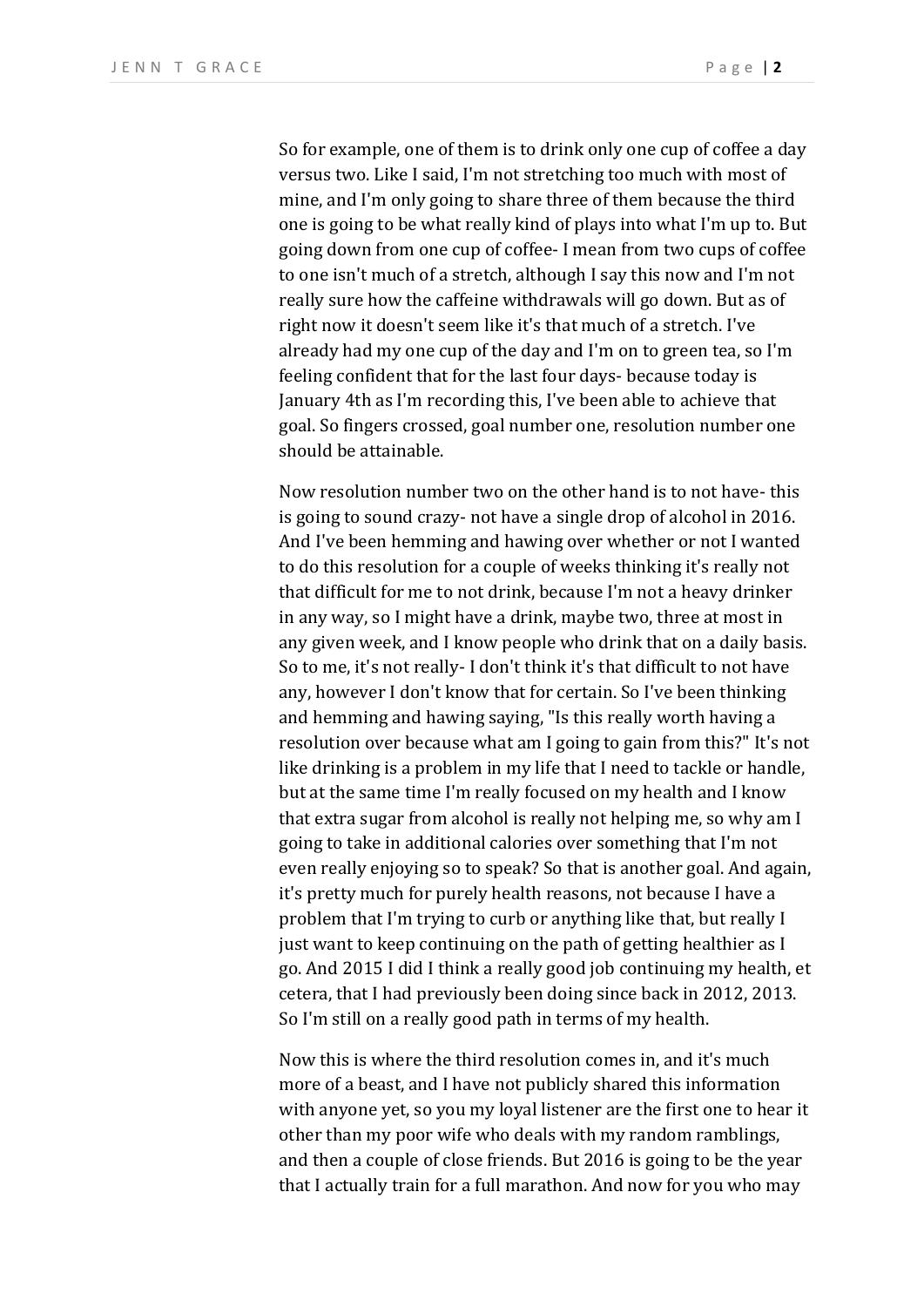have been listening since the early beginnings of this podcast, you may recall that I started running mid-way through the first year of this podcast. And I was scared out of my mind, I had no idea what I was doing. I willingly shared all of my fears, and my trepidations with 'should I be doing this? Should I not be doing this?' And the reason I started running, and the same reason why I'm going to try not to drink in 2016, is for health reasons. So I had lost a lot of weight in 2012 and 2013, and it was about fifty pounds, and I just wanted to make sure that I could keep the weight off, and I've had no trouble doing that since 2012. So I feel fortunate that I'm going on a fourth and into a fifth year of keeping weight loss off, but a lot of it has to do with running because it's just a great activity, it's a solo activity or you can make it a group activity if you choose to. But I prefer to run solo because it gives me time to think about what I need to be doing, how to prioritize my business, and I think the best thing is that you're only competing against yourself, you're not worried about other people's time. So it's really kind of a solo 'let me try to see how good I can be and not compare myself to other people,' which I find to be really kind of peaceful in a lot of ways; and I am a very, very competitive person, as is my wife so it's a good thing she doesn't run because she would be the one person on this earth that I would be trying to compete against. So fortunately for me she does not. So anyway- a little tangent.

So tying this into the business, and tying this into today's episode, I wanted to share with you a little bit about this third resolution on my list, and it's not to run the marathon this year, which is 26.2 miles for those of you not familiar with marathon distance. But it's how I'm going about breaking down this really BHAG- as people call it in the business world, the Big, Hairy, Audacious Goal. That big monster of a goal, how I'm breaking it down to come up with a very clear plan that is attainable for me to achieve this goal. And now I won't be doing this until this time- almost exactly this time in 2017. So the race itself is on January 8th of 2017, and this is being released on January 7th. So I had to break down this goal into a variety of bite-sized chunks, and it really just started with picking a couple of races that I wanted to run this year which were half marathons; so that's 13.1 miles. And I ran two half marathons last year, and I'm planning on doing two more this year. So going back to the whole resolutions being attainable, running two this year should be no problem whatsoever, because I did two already last year. But what I'm trying to do is increase my speed just a little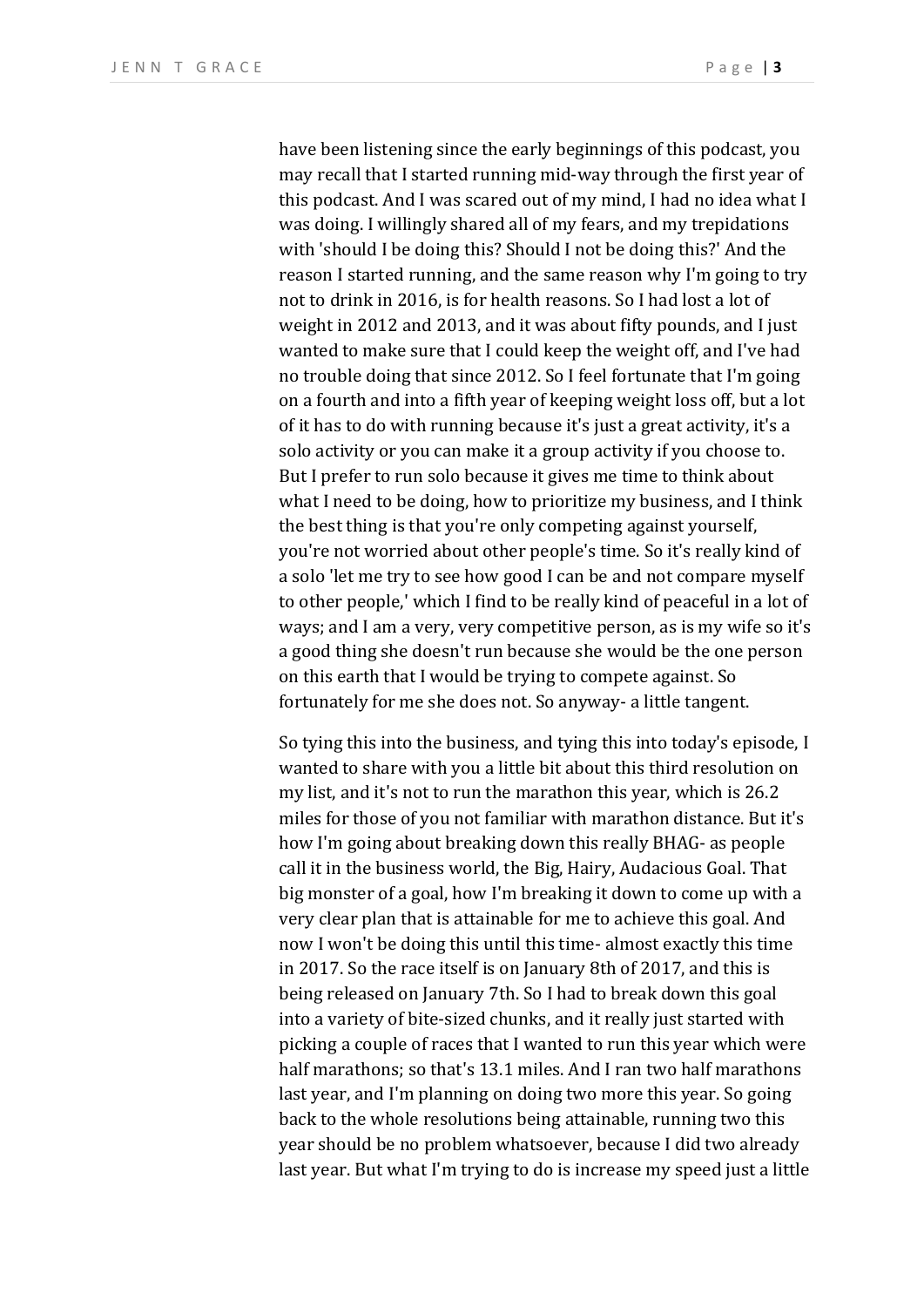bit. So I'm not trying to go nuts, and I'm not going completely haywire, I'm really just focused on something that I think is attainable to me personally.

So for me this goal is something that I have to work on the entire year in order to be successful in doing it. If I do not stick to my plan, it's going to go rogue- I'm going to go rogue and it will go off the rails really quickly. So I spent about three hours over the weekend and I put together my plan. I started off with where I'm going to be racing, when I'll be racing, how many miles I have to do every week, how many times I have to run a week, and I went to my Google calendar and I put every single one of those in there, and I time blocked every single spot. So I know that every Sunday morning at or around 9:30 in the morning, that's when I'll be doing my 'long run,' which is usually seven to 26 miles at this point. It could be anywhere in between. So I have my plan super clear, super focused for what I want to achieve for my physical fitness in 2016.

Now it's a matter of figuring out what your goal is going to be for 2016 and how you could be laser focused on it too. Because I swear to you if you asked anybody in my life, and you can still ask them now, if they think Jenn plus running equals a good idea, I'm convinced that the vast majority of them would say, "You're out of your mind. Jenn will never run, Jenn has never run," et cetera. Like I had a pretty good reputation growing up as an athlete, but I was a pitcher for fast pitch softball, therefore I spent most of my time on the mound and helping control the game rather than physically running. And my softball coach happened to also be the track coach, therefore he had us doing running exercises that I felt were irrelevant to the game of softball, and I was terrible at it at all times. So my point being, if I can run a full marathon, I swear to you there is nothing in your life that you cannot physically do, or mentally tackle, or emotionally tackle, if I can do this. I am hell bent convinced of that, and I would love to talk with you if there's something that's really kind of blocking you, and you feel like you can't achieve it. Because if you break it down into bite-sized, manageable, day-to-day tasks, you can totally do it. In the case of running, it's honestly a matter of putting one foot in front of another for 26.2 miles. Of course there's a lot of other things that go into it, but basically speaking it's one foot in front of another.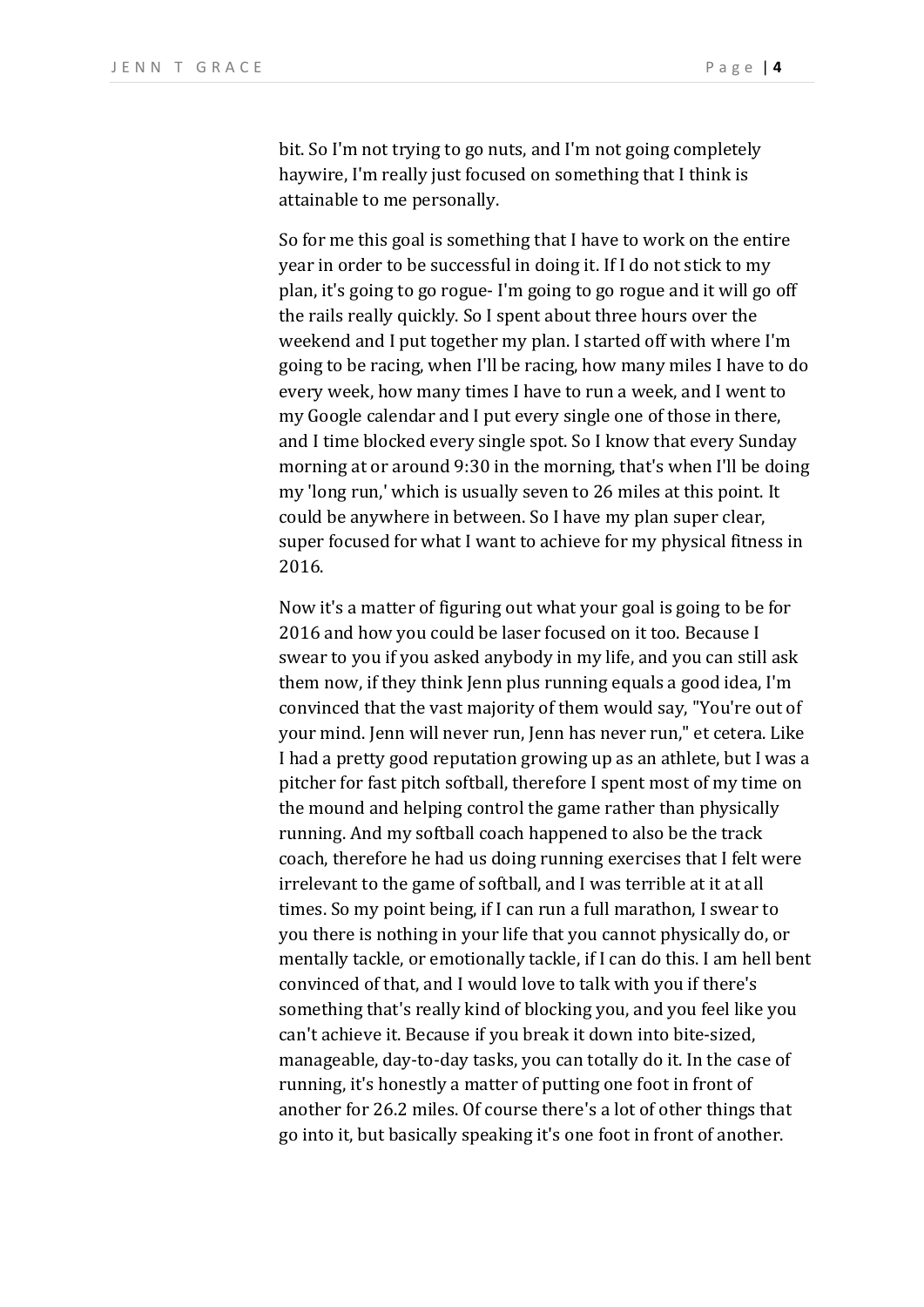With your goal, I don't know what that goal might look like at this moment, but what I want to talk to you about is authorship, and how writing a book can be your goal for 2016. And if it is your goal in 2016, how writing a book and running a marathon are identical processes. It might sound completely strange at this moment and so early in this podcast, but I can assure you that doing both of them are very, very similar processes. And my goal in 2016 is to help figure it out for you, and make your life a hell of a lot easier in writing your first book.

So now hopefully I have your interest piqued in this whole authorship thing, and how this kind of ties back into my business and the podcast. So just for a little bit of a recap, this podcast is going into its fourth year; so I did it all of 2013, all of 2014, all of 2015, and now we're entering into the fourth year. And I have done 74 previous episodes as we are in our 75th episode right now. Each of them, they're 45 minutes to an hour long. I also had another thirty episodes that were about a half an hour each that were part of a special series I did back in 2013 called '30 Days, 30 Voices: Stories from America's LGBT Business Leaders." So this is really kind of the 105th episode if you will of content around what my business does. And my tagline is that I teach straight people how to market to gay people, and gay people how to market themselves. Much of this podcast, and much of my business has really focused on the former, with really helping straight allies market to the LGBT community in an appropriate way, in a proper way, in an authentic way being genuine. So I really focus on helping people communicate better and market better. And most often I'm working with individuals who are in some kind of service-based business. So they are an attorney, or they're an accountant, or a financial advisor; a lot of people that have longer sales cycles. So it takes longer to build a relationship, therefore it also makes- it gives you more of a window of opportunity to kind of stick your foot in your mouth, and get yourself in trouble. So I have spent a lot of time really focusing on that aspect of my business, and that's really what my two- actually three. The two print books that I have, and then the eBook that I have, all three of them really focus on communications, marketing, really tactical stuff for how to avoid putting yourself into situations that is uncomfortable, makes you uneasy, et cetera.

Now while the focus has been to help straight allies in this, I've also helped LGBT people in this process as well, because there's a lot of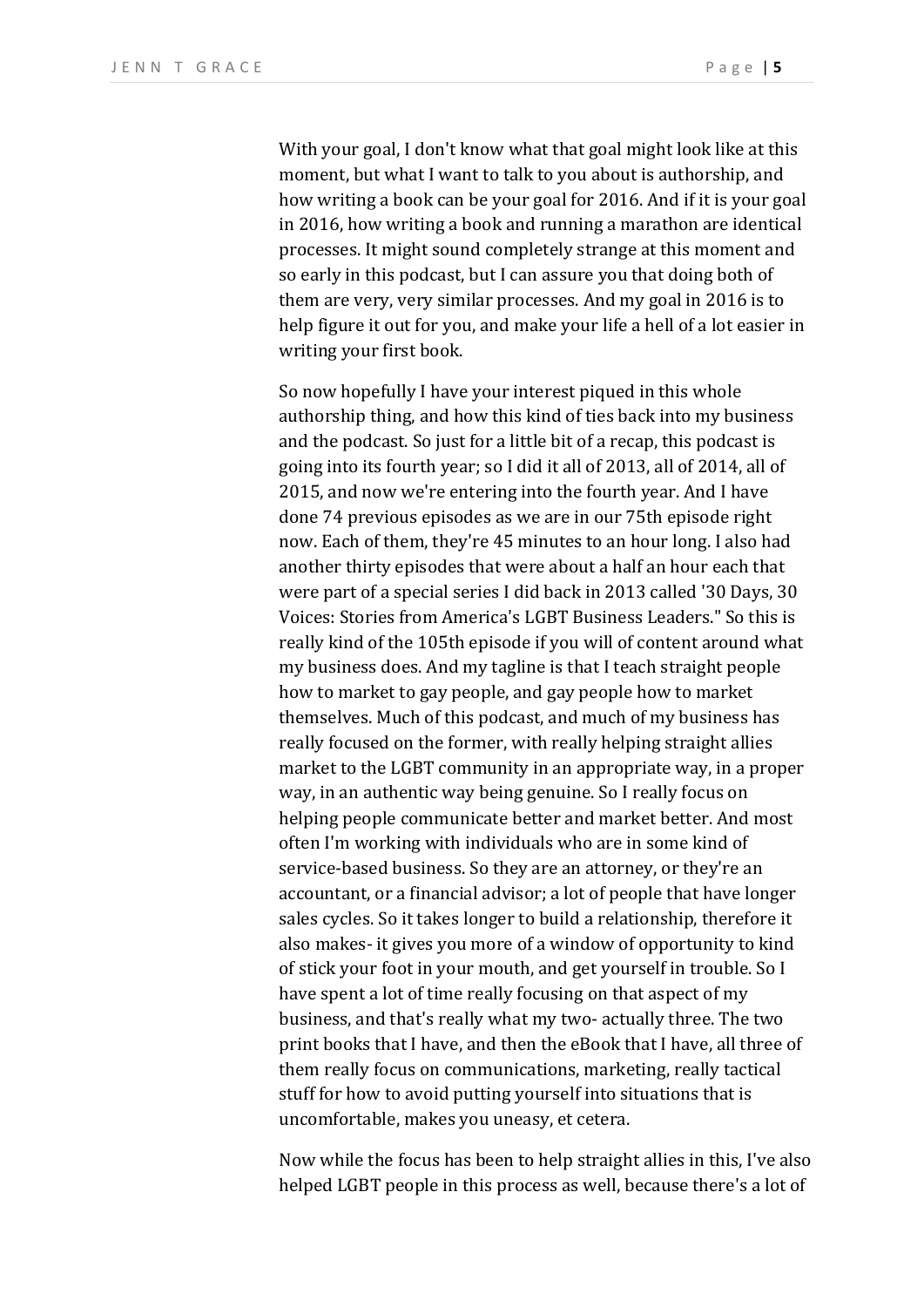things that even LGBT people are doing that weren't the most ideal thing. So while the focus has kind of been on the former of I teach straight people how to market to gay people. I've really been teaching gay people how to market themselves as well in very similar ways that I've been teaching the straight allies too. So the previous 74, or 104 if you're counting the Thirty Days series. They've all really been focused on kind of a combination, and it's all been around marketing, it's all been around how to get to your target audience, how to talk to them the right way, how to communicate to them in the right way, et cetera. So in early 2015, I think it was in February actually, I made a conscious effort in my business to say, "You know what? I'm want to focus a little bit more of my time on coaching individuals, coaching LGBT people, and working on the second half of that tagline, of teaching gay people how to market themselves more specifically than my advice that kind of crosses over to the ally community as well."

Now with that being said, I realized that there's a very clear pattern with who I work with. With the type of business owner, or the type of entrepreneur, or LGBT person that I work with. It seems like there's a very clear commonality that took me a little bit too long to see the pattern in all of them. But now that I have seen the pattern, it's very clear to me anyway that this is where I need to focus my business in 2016, and focus this podcast as well in 2016. And for allies listening to this, that does not mean in any way that you will not find really good, relevant information that is designed for you. You will absolutely still find a lot of value, I assure you of that. However I am focusing on story telling. And guess what? LGBT people or not, everyone has a story to share. Everyone has some kind of message that they want to get out to the world, and a lot of people are dreaming of being authors but they are frozen in fear with all that comes with being an author.

So while I'm talking specifically about wanting to help LGBT people share their stories, if you're an ally and you're listening to this, and you have a story that you want to share too, and you want to be an author to benefit your business, you listening to this podcast shows me that you are open-minded, that you're an ally, that you are someone who likely has a really good story to share, and I want to help you too. I'm not excluding you in any way, shape, or form, so please don't take this as feeling exclusionary because that's not my intention at all. And as I start talking about some of the books that I've been working on, helping people with,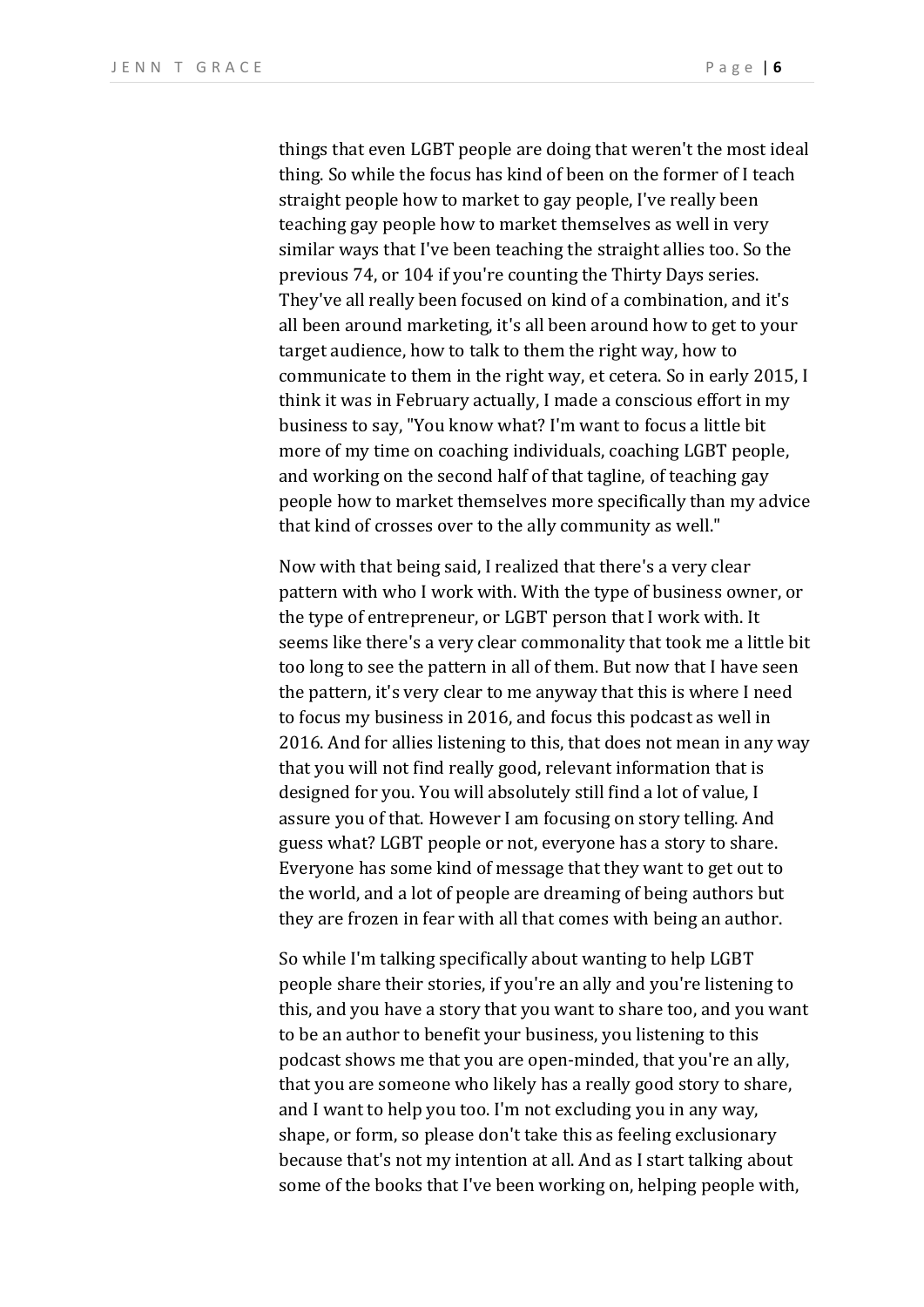you'll see that it's been a really good mix of helping LGBT people and allies. So there's really no exclusion there by any means, because I do love you and I adore you.

So now what I've noticed is that I have been working with a lot of authors, and it kind of happened in a very unintentional way. And I've always realized that I work with a lot of creative people. So I really like working with creative people because I personally feel like I'm a pretty good balance of right brain and left brain, so while I can get on these paths of shiny-object-itis if you will, and really excited about something, and want to try all these new things and be really creative, I'm also equal parts logical, and reasonable, and rational, and think, 'Okay is this something that I should really be doing right now?' So I've managed to kind of tap into being able to use both sides of my brain, and it's benefited- I think, and I'm sure they would say too, it's benefitted the people that I've worked with individually a great deal because I can connect with them as the creatives that they want to be, but I can also say, "Alright let's be realistic about this and figure out how you can actually do any of what you're talking about doing right now." And writing a book is one of those things that's just- it seems like a really incredibly daunting task, and you might even be thinking right now, 'Why would I want to put myself through the hell of writing a book?' And I say you should absolutely do it because it will be a life-changer and a game-changer in your business, I can attest to that personally. But I also know that to be true for those that I've worked with.

So let me just share with you a couple of the projects that I've worked on, and you'll see very quickly the patterns and the commonalities here, even though it took me a little bit longer to recognize that this is absolutely where I should be focusing my attention. So like I said in early 2015 I had reached out and said, "Hey I would love to work on some more one-on-one coaching," and as a result of just sending an email to my list I had a handful of people say, "Yes I would love to work with you one-on-one." Out of that handful of people, about  $30\%$  of them were thinking about writing a book. So I don't know if it's because I have written a book that others have just trusted in me that I can help them write a book, but somehow that's kind of evolved over time. And in 2013 I wrote my first book, and that one is, 'But You Don't Look Gay,' and I'm sure you picked up on the humor and the sarcastic things that come out of my mouth, so I really kind of started that one off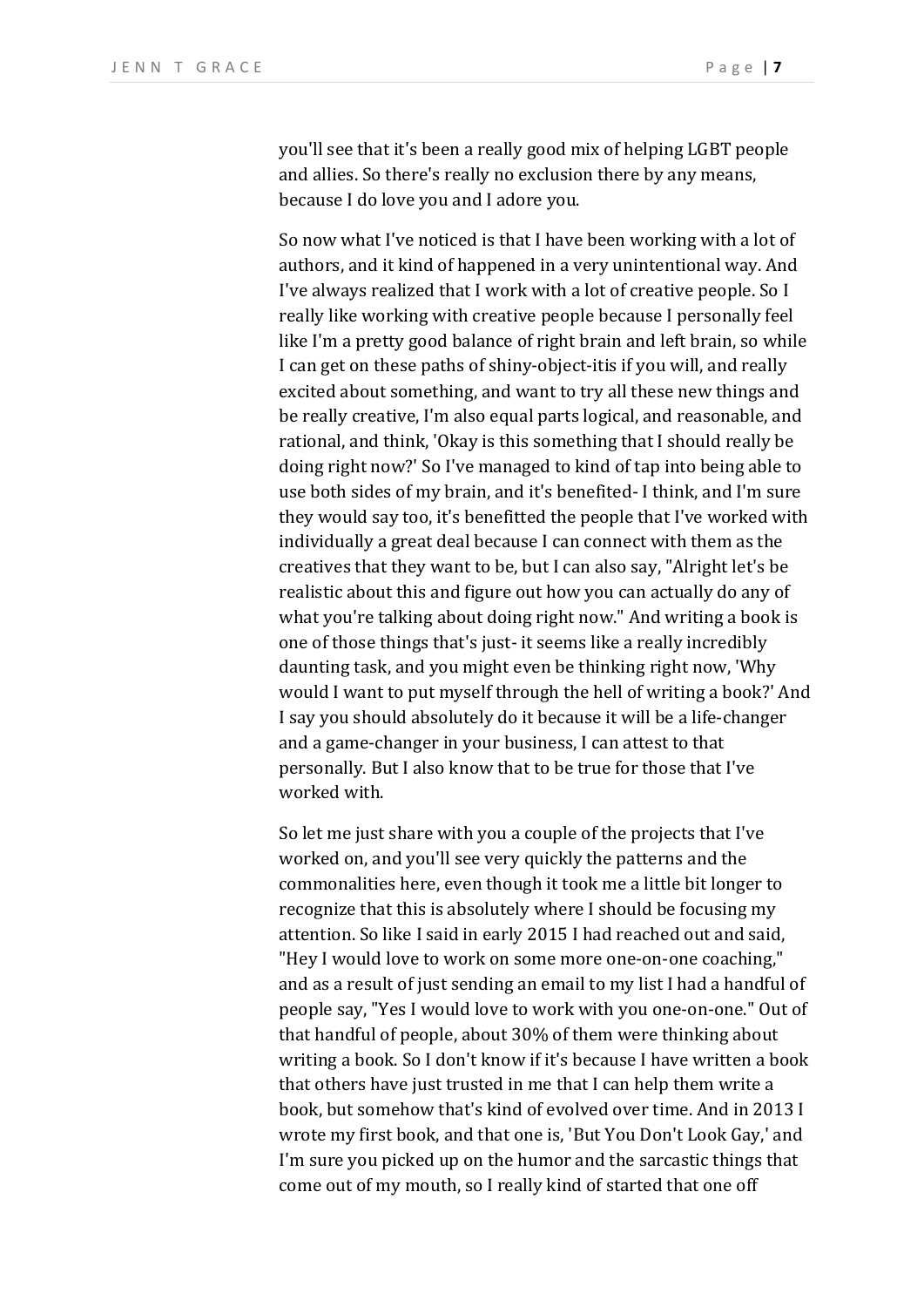strong with, 'But You Don't Look Gay.' And there is reason for why I titled it that, it's written about in the book, and I've certainly talked about it on the podcast at great length. But it's really the six steps to creating your LGBT marketing strategy. And again it's designed for allies, but it's really applicable to LGBT people too. That was the first time that I had written a book, and I had not a single clue as to what I was doing. Literally no clue whatsoever. I've always enjoyed writing, and when I started this iteration of my business if you will, I started in November of 2012 writing blogs. And I was writing blogs addressed to people that I knew who had questions who needed answers, and I knew if I could answer their one question in email, why not throw it on the blog and educate some other people in the process? So that's really how my whole business started.

So I started writing this book when I started blogging basically. So I put all of the blogs aside, and I started to just kind of create this library of content, and then after I had probably- I want to say it was at least over 100 blog posts, I said, "Let me kind of organize this, add to it, take things away, and make a book out of it." And that was really the first book in 2013. Now I still had no idea what I was doing in terms of organizing the content, in terms of how do I get it on Amazon, how do I get a book cover designed, how do I get an ISBN number, how do I market this? Marketing is my background so the marketing piece actually was the easier piece, but everything else I honestly had no idea what I was doing.

So fast forward to 2014 when I write my second book. That one was a breeze comparatively, and it's also- it's not quite twice the length, but it's significantly larger than the first book. So it's just knowing what I know now, and knowing what I did in 2013, all of the mistakes I made because I made every mistake you can possibly hit, I think I did. But when I went to do it again in 2014 it was so easy; so, so easy. Now the hard part is actually writing the book. That to me is the harder part. So physically writing is what you need to focus on. So if you want to write a book, I can help you, I can shortcut everything but the actual physical writing part. However I do have some tips and tricks around that, too. But in 2013 I was working with a small group of other marketers, and just kind of a Mastermind group if you will, where we get together once a month, and we still do, and this goes back to about 2013. We still get together, and we just brainstorm ideas and I had shown them that I had written my first book, and one of the people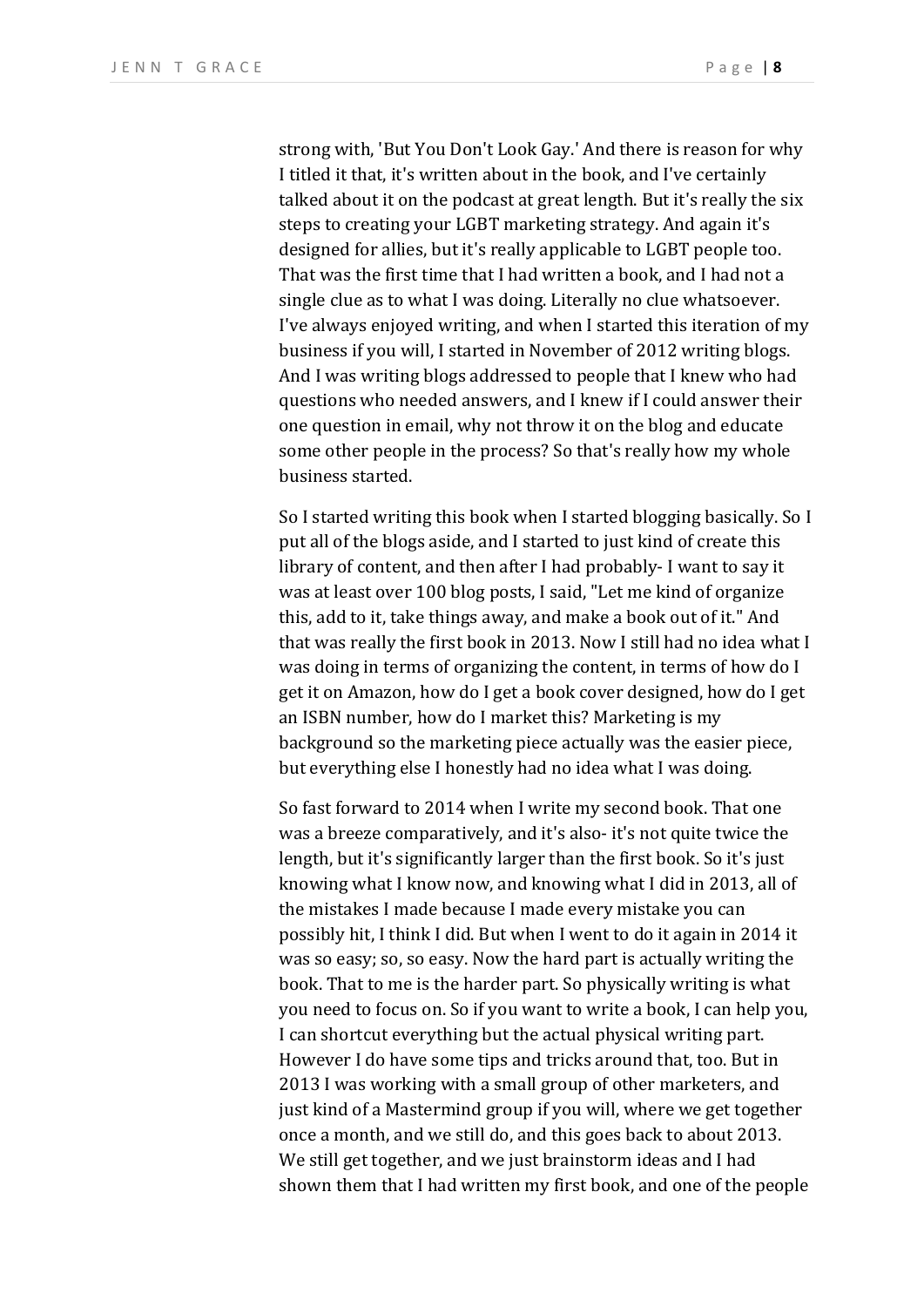in my group- or it's a couple, so the husband and wife, two people that I work very closely with, they decided that they also wanted to write a book. So when I began helping them, it was in a very informal way, and it was really just me wanting to help peers of mine shortcut the process. So I provided my template that I used for my first book, I said, "Here it is, it's in a Word document, here's the font I chose, here's the heading font, here's the paragraph font." I had very specific reasons for why I chose those based on design principles, and I just said, "Here. Take it, use it as a template, make your own book out of it." And then of course as they were going through it, I was one of the proof-readers for it, I gave them a testimonial; like we really just kind of worked together, again in a very informal way. So their book has been out for going on three years. I think they put it out in 2013, I could get up from my desk and walk over to it and tell you exactly, but I will put a link to their book in the show notes on today's podcast episode which you can get by going to www.JennTGrace.com/75 because we're in episode number 75. So if you want to check out that book you could certainly do so by clicking on that link, and it's on Amazon. So that was kind of the first time that I helped somebody else, and it was really just me helping friends get their stories out there.

So this happened a second time within that same group, but it wasn't until earlier in this last year, in 2015. So somebody else in my group who is also a marketer; he was working on his book and we basically did the same thing. So it's the same two people in that group and him, so now it's the three of us teaching this one other person in our group what we did. So I shared my stuff with Mike and Maria; they're the ones that did the first book. And then myself, Mike, and Maria showed the other Mike in our group how to do his book. And now his learning curve was shortened dramatically as well because Maria and Mike had gone through all of the same kind of hiccups and failures and successes of what they used from my starting point when I gave them my book information.

So as you can see, the more times this kind of happens, the easier it really becomes for everybody involved. So Mike- the other Mike was very grateful and acknowledging me as helping him in getting that book done, I did a good proofread of it, I edited a little bit, and that came out in early or mid-2015 I want to say. So that book also available on Amazon which I will include in the show notes.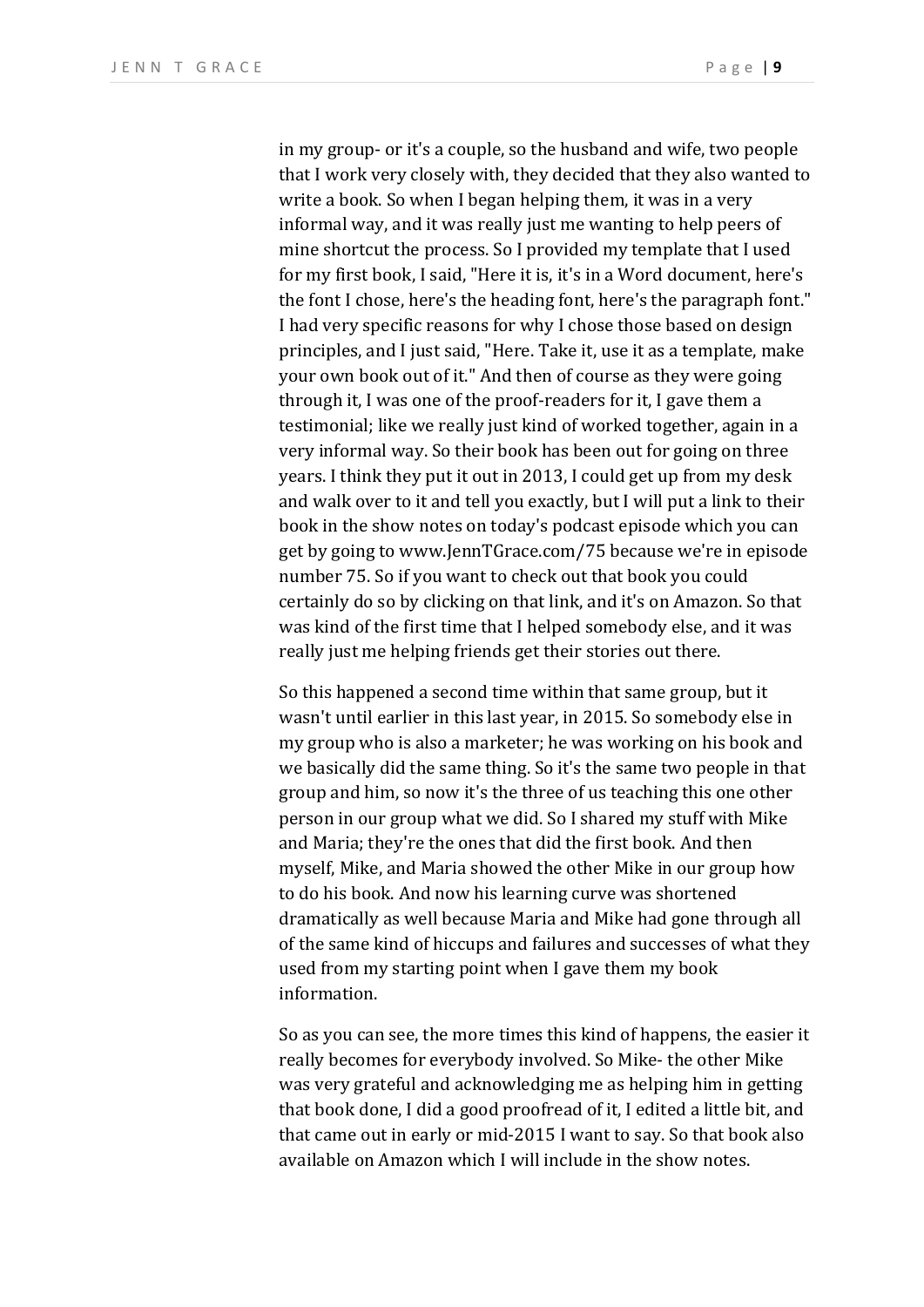So now I had my two books, and their two books already, so that's four we're already at. And then I had a third eBook that I'd released in 2015 earlier this year about marriage equality. So five books already kind of under the belt.

Now the process for all five books was a little bit different, and it really just kind of varied based on the size of book, what the intention of the book was, so am I writing this to get more business? Am I writing this to become a well-known authority in my space? Am I writing this to give it to my clients to just give them something to hold them over between coaching sessions? Or between projects? So there's a lot of different reasons you might want a book, and it's a matter of kind of identifying what those are, and then creating the best book that's going to get you that end result.

So now if we talk about 2015 a little bit more, I have been working with three people in particular throughout all of 2015, and we'll be going into 2016 on books of theirs. So one of theirs was previously a guest on this podcast, Ann Townsend. She has written a book called 'LGBTQ: Outing My Christianity." She and I have been working together for about going on I think a year and a half or so, so we've been working together for a while. She already has one book written, she's working on a couple of others, and we work in a one-on-one capacity, and just helping her just kind of shortcut the process where possible, making introductions to her to people in my network that could be good contributors. So it's again, while it's in a formal coaching capacity, I'm really kind of just sharing my knowledge and wisdom to a friend, and just trying to help as much as I can just make the process a little bit easier for her. And since she's already done one book, it's made life a little bit easier for her because she kind of already knows how the process works.

So that's just one person that I have been helping in a somewhat informal capacity. But then the two people- the two books that I have worked on in 2015 have been in a very, very, very formal capacity. And one of them just launched in November, so just a couple of months ago, and it's by Tony Ferraiolo and his book is called 'Artistic Expressions of Transgender Youth.' And his book is on Amazon now, and I helped him with the entirety of this book. From choosing a book cover, to figuring out what stock and weight of paper that we wanted to use, what size, what printer we wanted to go with, how we were going to get it on Amazon, how we were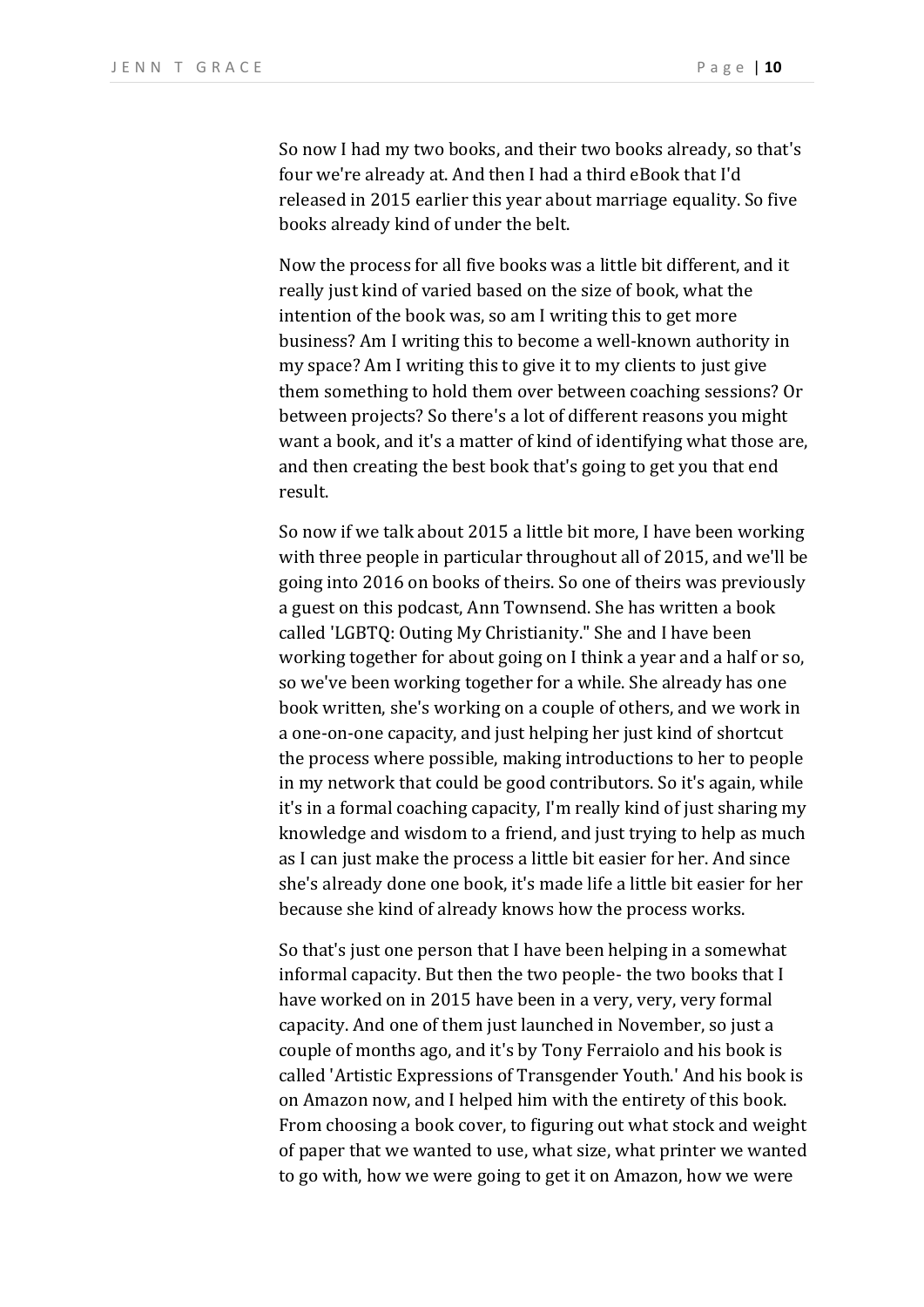going to market it, who the end audience is; you name it, we have worked on it together, including putting together a book signing that was in December of 2015. So his book has been really, really hands on, very, very tactical, here's how I shortcutted the process for me, but what we learned in the process is that Amazon does not print hard cover books. So if you want to go use CreateSpace which is an Amazon book creation tool, there are no hard cover options; or at least when we were looking for him, or the size that we were looking for. So we had to go print separately which just creates a whole other level of chaos, complications, et cetera. It's also more expensive, but we've been going through that process for much of 2015, and now that is down to a science. So he is going to be working on volumes two, three, and I think a fourth one; all of which are going to be as easy as can be because we've already learned from doing the first one of that type of style- that style of a book if you will.

Now it was at Tony's book signing that I knew for a fact that I needed to focus on helping people share their stories in 2016. There is no two ways around it. If I could identify an epiphany or an 'ah-ha' type of moment, it was absolutely at his book signing. So his book- and he's also been a guest on this podcast as well, so I'll put a link into that in the show notes too, and the book. But his book is a picture book, and it is art drawn by transgender children who range from as young as six to as old as I think 21. And he asks them a question, "If you had all the money in the world, what would you buy?" And they're kids, they're young people, so they just draw what they feel. And then they write what their drawing means on the back of it. So we compiled all of this into a picture book. So I think a good marketing play for us would be to be packaging the book with tissues because it is a tear jerker. I assure you of this. And it's so good, so if you're doing anything in the transgender space of the LGBT community, this book is seriously amazing, and I don't say that because I had any part of it. It's just the content of it is amazing.

So for his book we did a book signing in New Haven, Connecticut, and one of the kids who is in the book showed up with their mother, and we had a special stack of books waiting for the kids who were in the book to come and get a special signed copy of the book. Additionally Tony had his own copy where he wanted the kids that were in the book to sign their page of the book. So for Tony, this is a life changing experience to produce this book,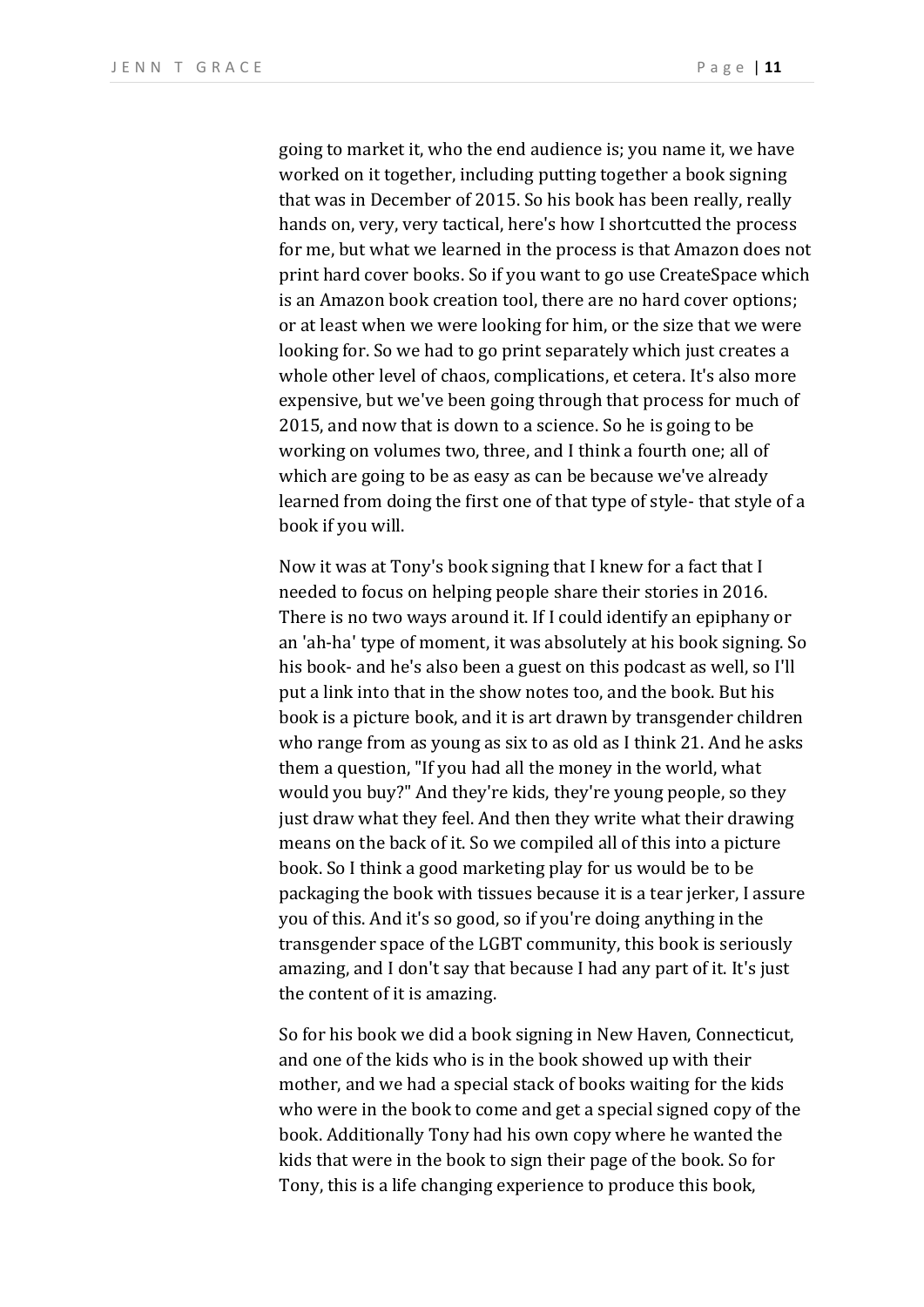because it's so much of his hard work, and so much of his story, and the kids that he works with and their journey, put in a very neat package for the outside world to understand. However, it didn't occur to me- and I guess it did but it wasn't as profound as the actual physically being there for this to happen. I guess it didn't really hit me of how impactful the books would have on those who are included in them. So there are dozens of children whose artwork are in this book that is really deep and meaningful to them, and one of them as I had mentioned- actually more than one, there was a handful of them that were all there for the book signing. One of them was kind enough to be helping me swipe credit cards to sell the books which was really cute because I think he's nine. So yeah, so fun, had a great time. And one of the kids came in- and mind you they're walking behind their mother, a little bit timid, a little bit shy, I don't know this kid at all. I've run into them at a couple of Tony's events that we've thrown, et cetera. And I was sitting behind the table with all of the books, and I was watching them interact with Tony, just kind of seeing everybody's crying, everybody's teary eyed because the book is so emotional. And then I am watching them go out of the small book cafe that we were at. And as they were turning the corner to go out the front door, kind of walking a couple steps behind their mother, they had put the book which is just this very nice, hard cover- you know like a children's picture book landscape. They put it up to their chest, and I could see the biggest sigh, like you could just see their body, kind of their shoulders rise up and then exhale, like it was the biggest, deepest breath that I could see from about ten feet away, that no one else caught because no one's paying attention to people leaving, everyone's chatting. And I knew in that moment, my hair on my arms stood up, I had chills, I had tears in my eyes thinking, 'Holy shit, this book has changed that person's life.' There is no doubt in my mind that that book is a game changer for that one individual child.

Now knowing that all of the blood, sweat, and many tears that Tony and I put into getting his story out there; there is not a single dollar amount in this world that could replace the experience of seeing that one kid who's featured in that book, and how much that's changing their life. Like there is just no way of counting how incredible that experience is.

It was in that moment, like truly in that moment, that I realized, 'Holy hell, I need to use my process oriented, operationally focused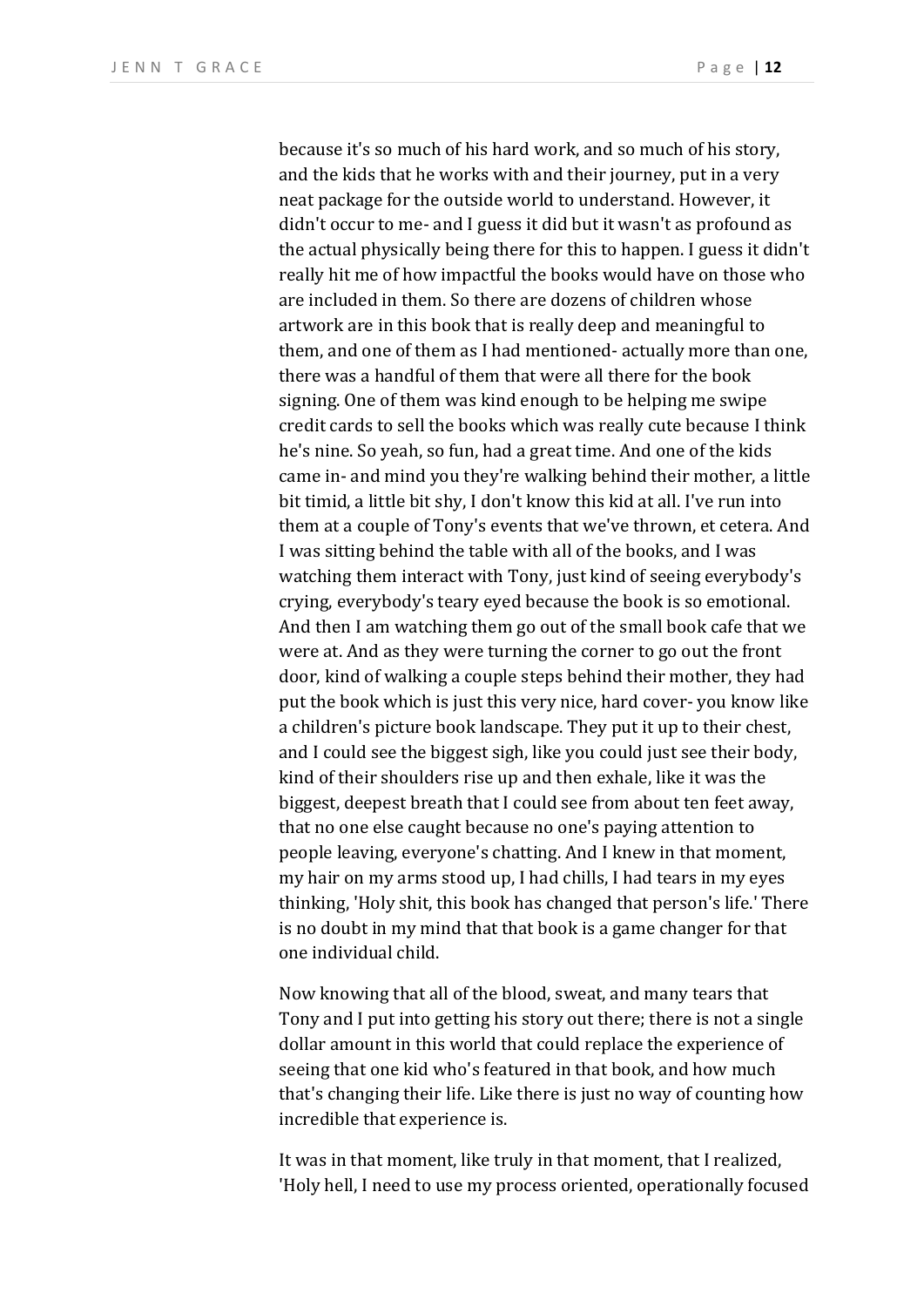brain in helping people like Tony, and like others that I've worked with like Ann, and Mike and Maria, and the other Mike, and helping them get their stories out to the world. Because I've done this as many times as I have at this point, that to me the actual logistics, the nuts and bolts, the BS of it, the stuff that makes people want to bang their head against the wall and pull their hair out; that's the stuff that I love doing, that's where I thrive. So knowing that I have that skillset, and somebody with such an incredible story has something to share, and it's that lack of skillset that's stopping them, it was truly that 'ah-ha' moment where I was like I have to do this. I have to focus 2016 on helping you get your story out. So there's a couple of other things that kind of dovetail into this epiphany, and like I said I didn't realize how many authors I was already kind of working with. And I have another author who I am not mentioning by name yet because I'm waiting specifically for when her book is out, I cannot wait. I really- just like with Tony's book, I felt just as proud of having Tony's book released as I did my own. Like I honestly felt that much pride for his work as I do my own work, and it's going to be the same thing for this other book that I'm working on. And this one's been really different because it's equal parts manifesto, it's kind of corporate focused. There's a lot of interesting nuances to this book, and one of them being is that this particular author isn't really a fan of writing- or she's a really, really good writer actually, but she just doesn't have the time or the focus to sit down and write. And just that thought of having to write just really kind of stressed her out for a long time that she kept putting it off, and putting it off. So we found a really good solution to have her basically be interviewed by somebody, which is then the basis of ghost writing that we can use to put into a book. And now this book is being more traditionally published if you will. So everyone else that I've worked with has been down the self-published road, which at this point you're much better off going self-published because the royalties of a traditionally published book are so high that if you're trying to make money off of publishing a book, it's certainly not going to be going down a traditionally published path, or at least in my experience. I'm sure there's many people who would debate me on that, but in my experience it's just- it's really costly. So with her, we found a way to really kind of navigate her busy lifestyle, and get somebody else to write the meat of the book, but in her voice because she's actually spoken it to somebody who's recorded it, and now they're using the transcripts to write the basis of the book.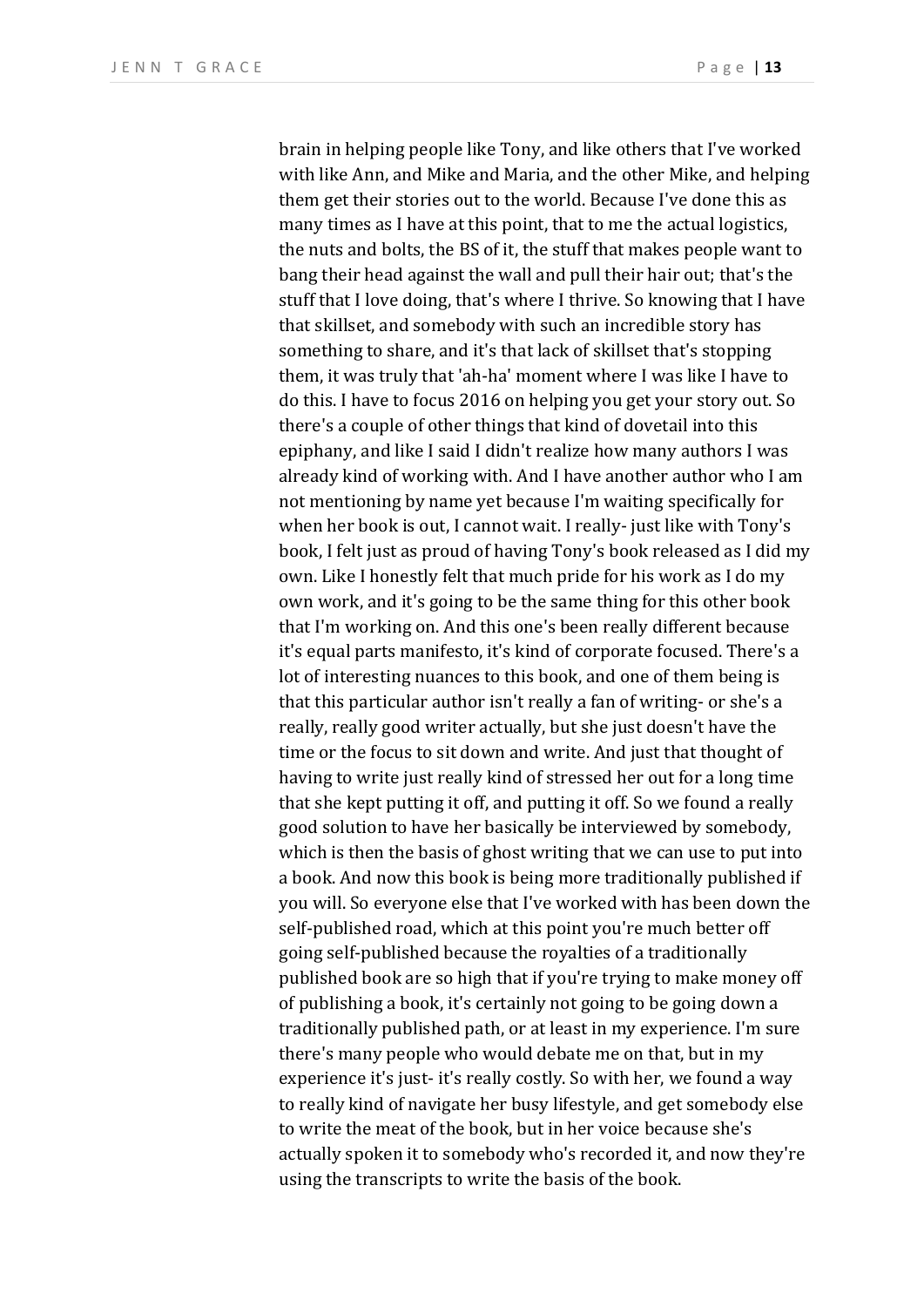So there's that one that I will be talking much more about on this podcast as it progresses. But I think what I would say that my toughest- yeah I would probably say my toughest hurdle to cross in 2016 as it relates to book writing is that I started writing a fourth book in early 2016. It's around LGBT, around how to leverage your LGBT status as a business owner, and really finding new opportunities, all that kind of stuff. It's probably 70% written I would say, but it hasn't been a strong enough priority for me to get it through that last 30%. So it's just kind of sitting shelved for right now, that I'll get back to it at some point. What book it ends up being, I have no idea, but it'll end up being- it'll end up coming out at some point.

However what I did have is another epiphany over the Thanksgiving holiday, and I realized during Thanksgiving that I needed to write a book that has nothing to do with LGBT, and coauthor it with my wife, who has no desire to be an author really because she's an educator. She works in special education, she's a behavioral specialist, and we realized that we needed to write a book about the trials and tribulations and judgment that we face as two people trying to raise a child with mental health needs. And this was truly an epiphany, and it was more of an 'I have to write this book for my own well-being,' like 'I need this book in the world because it doesn't exist.' So my wife and I are working on that, and I think that it's not really challenging so to speak for the book writing aspect because we're collecting stories from twenty to thirty other families in similar situations to ours, so I'm going to be getting a lot of content from other places. But we've been talking about how are we going to use this book to help position my wife in more of an authoritative space so she can use this as somewhat of a launching pad into potential new opportunities for her. We have no idea what that looks like right now, none whatsoever. However, we're constantly talking about it, we're just going to keep kind of ruminating on it and figuring out where that's going to bring her, but that's going to be getting her to have the status of being an author, which will be a game changer for her in her community, because authors in her community are likely far less than in the business community where- I don't want to say everybody has a book, but a lot of people have books now, so it's not that uncommon to have a book. It's almost- it's becoming more common to have books, or to feel the need to have a book, to just basically stay afloat and keep up with a lot of people, of course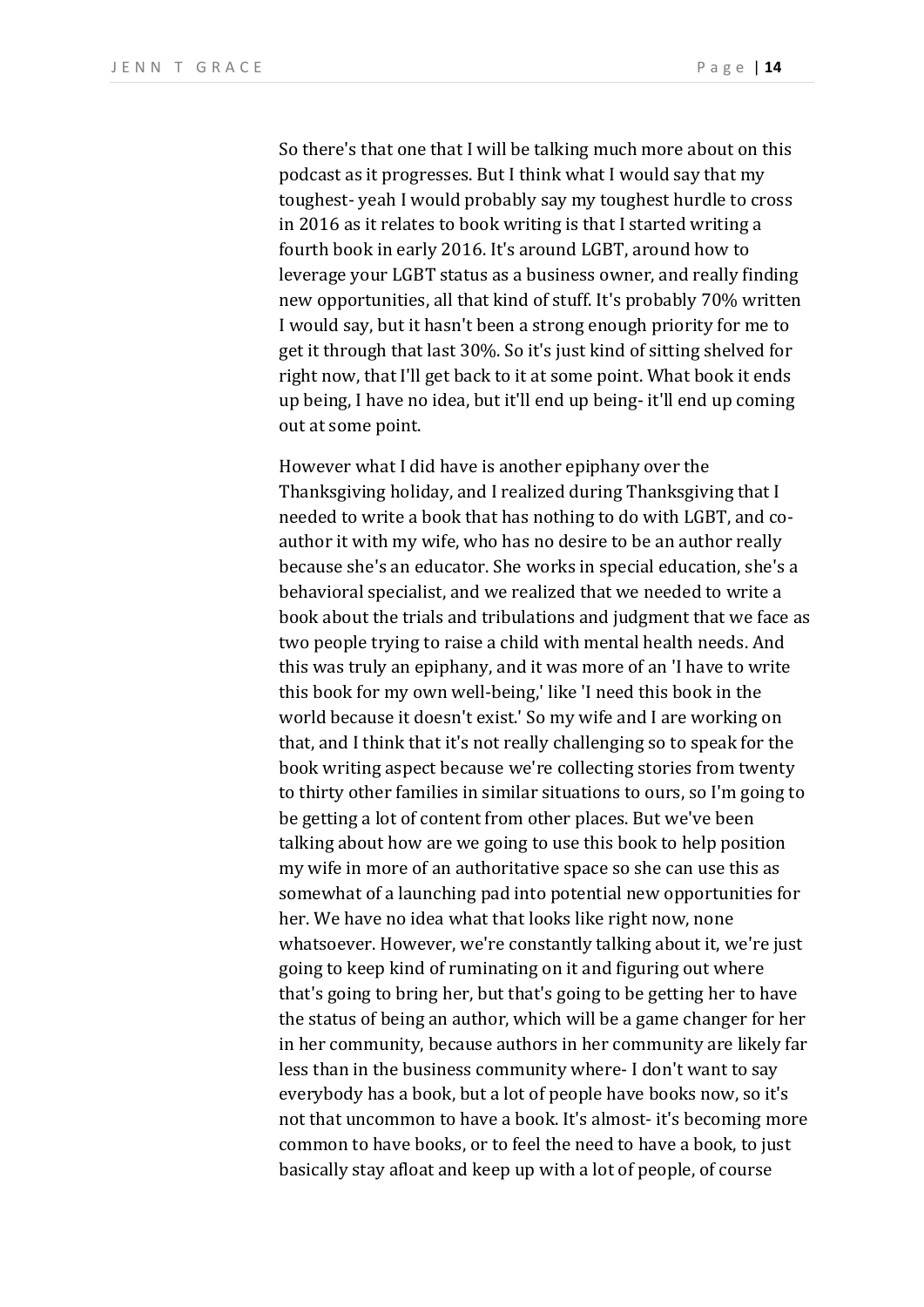depending on what niche you're in. So this is going to be definitely more challenging to figure out how to get her brain to wrap her head around how we're going to do this. So that's something that I'm focusing on in 2016 around authoring and doing more in this space. 

So I tell you all of this, and I don't mean to over-simplify and try to pretend that writing a book is not a total pain, and I'm not going to try to sugarcoat it, because it really still is a pain. It totally, totally is. And even for me who I've done- I've been involved in a handful of them at this point, almost a dozen of them at this point. There's nuance in all of these basically. So what I want to emphasize I guess is there are ways to shortcut this process, and what I've realized is that I only have a limited amount of time because I am working with people one-on-one, I have Fortune sized clients, I have some larger consulting contracts; so I'm kind of a little bit all over the map in terms of what it is that I'm doing, but it's all still around LGBT; that's totally the core of what I do.

Now what I wanted to do, and what I am doing, is on February 1st I am launching a group program, and it's only for twelve people at most. Twelve people, that's it. And I've chosen twelve people specifically so I can make sure that everyone's getting enough oneon-one attention. But it's going to be in a group format, and it's going to go for ninety days, and my goal is to walk twelve individuals through the process of becoming an author in ninety days. Now the end goal for some people is to have a book done and launched by the end of those ninety days. For others it's a matter of getting them organized, and giving them the information that they need to then write their book at the end of the ninety days, and use that information to take it across the finish line. So everyone has a different goal, and I'm not trying to force people in saying, "If you're part of this program you have to have a book in ninety days." I know that's not realistic, I know that's not attainable, and I'm not going to put pressure on people in that way. So a couple of weeks ago before the holiday chaos kind of hit us, I had sent a quick email to my list, and five people responded within like a matter of an hour. And of those five people I have four of them who've already committed to the group, and I have a fifth person who is like a 95%. So I already have five people committed to this group that starts on February 1st. It's going to go regardless of the number of people who end up in it, but twelve is the cut-off.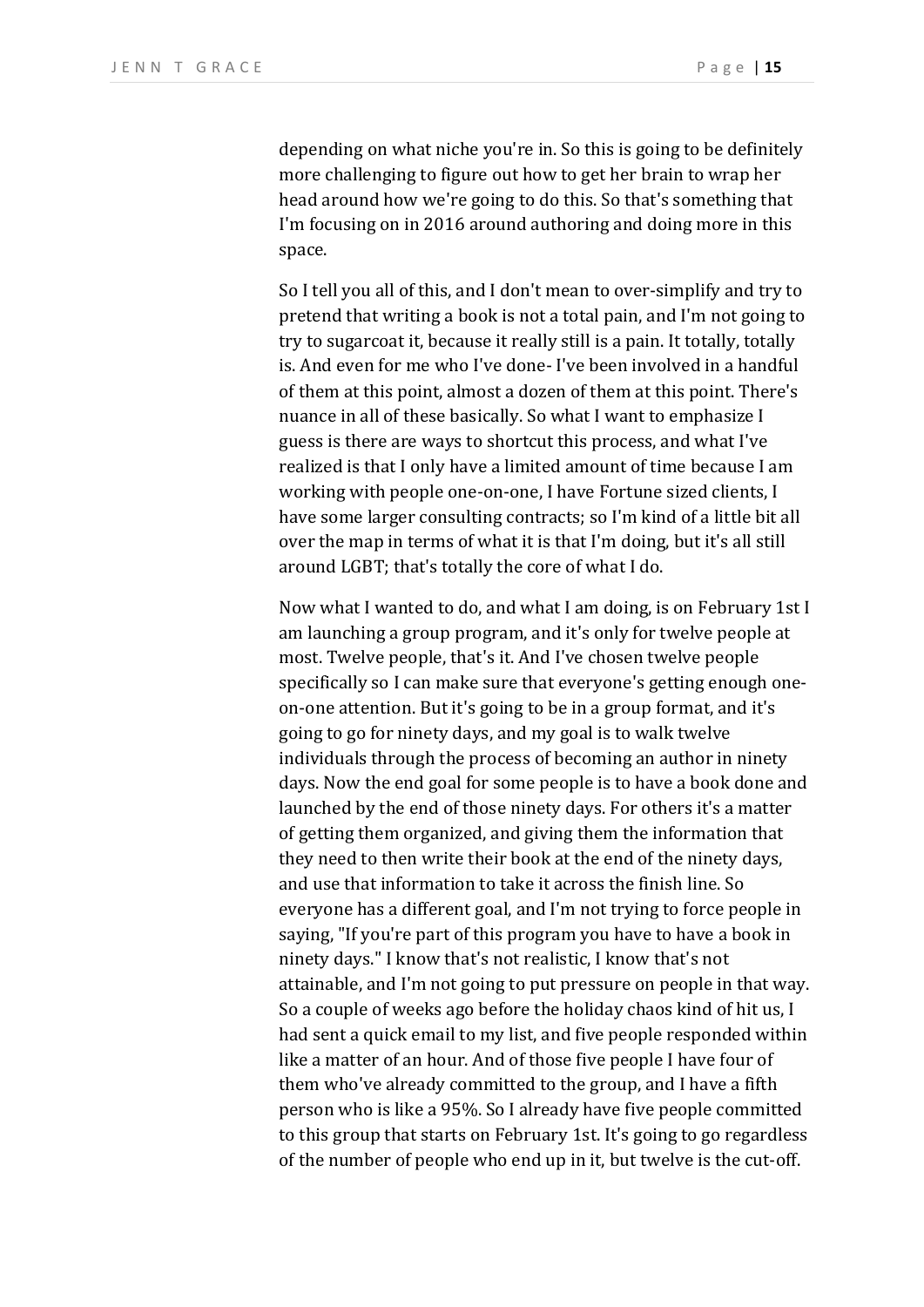So I have room for seven more individuals who want to put a book out there in 2016.

Now I'll tell you a little bit about what the course looks like, just so you have a general idea. And I don't have a name for it even, it's that new of an idea, and just talking with five people and all five of them saying, "Yes, for the love of God, yes I need to do this. I need to get my story out there." That validates everything to me. It validates absolutely everything, and that this is the right path to go on. So it's so new that I do not have a name for it. I'm calling it the Author Program Live right now, because it is a live program. It's not a, 'Here, log into here and just watch some videos.' It's reallyit's me, it's you, and it's eleven other people learning how to do this at the same time you are. So the benefit to that is everyone's kind of at a different stage of what they're doing. So one person I talked to has about 85% of her book written, and she just needs to figure out how to get that last 15% written, and then how to do all of the dirty details of 'how do I actually publish it? Where do I go? How do I get registered with the Library of Congress? How do I get an ISBN number? How do I market it?' Et cetera, et cetera. So there's just a ton of weedy details that people hate that I already have figured out that I can just completely shortcut, you don't have to stress about.

So it'll be ninety days, so from February 1st to April 30th. It will be a good kind of first quarter, going into the second quarter project. And it's going to be kind of sharing things like the tools of the trade, how to re-purpose your existing content if you have it, deciding on what you're going to write, how to position yourself as an expert if that's what you want to do, deciding if traditional publishing is better than self-publishing for you, although much of it will focus on the self-published road. And working with an editor, how to figure out your publication date; all of these really kind of annoying details, in a lot of ways, very annoying details. And the more I guess the one-on-one component of it, is that it's going to have twelve sessions- so it's really about twelve weeks, and they're going to be sixty minutes, maybe up to ninety minutes via a webinar on Tuesday nights at 8:30 Eastern time. And I have chosen that time based on the availability of the five other people who've committed to this, and I would love for you to be able to attend live. But if you can't it's not a big deal because I am going to record it and make it available to you after the fact. It will be available the following morning, if not that night. And each week is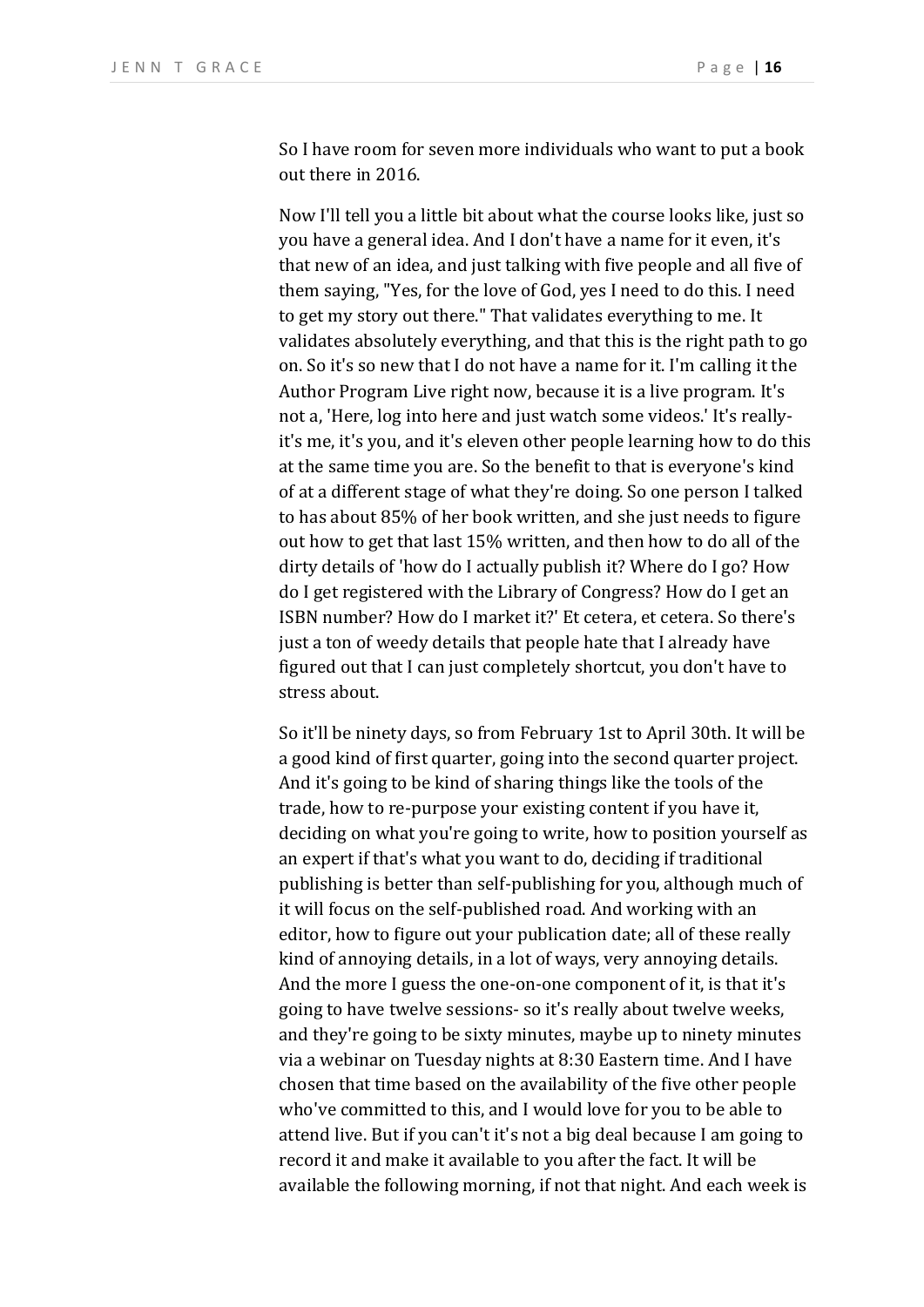going to discuss some kind of topic in detail, it's going to have open Q&A so if you have specific needs that you need answers to right then, bring them to the table, we'll talk about it. We'll also do some laser coaching to get you over any particular humps and hurdles that you have. And then occasionally we're going to have some guest speakers thrown in who have already been where you are, and need that extra push to- you need that extra push from them to kind of help you get through this. So it's not just the live webinars once a week, it's also a Facebook group. And I chose Facebook because everyone's there, I'm not going to try to set up some separate site that you have to remember the log-in info for, completely forget it, and then have to be a total pain. So Facebook is a likely source that you're already on, so I'm doing a private Facebook group that will be with me, my assistant, and the up to twelve participants that you can ask questions at any time. You don't have to wait until we connect on Tuesday nights, you can just ask your peers what they think. So if you're in the process of designing your cover for example, why wait? Throw it up there and say, "Hey everyone, here's cover A, here's cover B, which one do you like?" So you can do a lot of stuff like that, or "Hey I really need somebody to look at my intro and tell me if this makes sense." Or "I just wrote the book outline, I don't think the chapters are in the right order, but I don't know how to put them in the right order. Can you help look at this?" So really it's a matter of having thisand not just me because I don't have all of the answers, I just happened to have done it enough times that I know where to find the answers. But now you have eleven other peers who are in this group, who can totally help you shortcut the process too.

So- and one of I guess the really exciting things I'm personally excited about, and this actually came as an idea from one of the people who've already decided that-'sign me up,' is you're basically forming your own tribe of people. So now if you have eleven other people in this group with you, and your mailing list has maybe 200 people; so it's not a lot of people, but for your business it's a healthy size and it's great. But you also have somebody in your group who has a mailing list of 20,000 people for example. And they're really excited, and engaged in what you're doing, that they can- when you're doing your book launch, you can reach out to them and say, "Hey can you share my book with your list?" And you can figure out a whole bunch of different affiliate marketing types of things, and commission, and there's a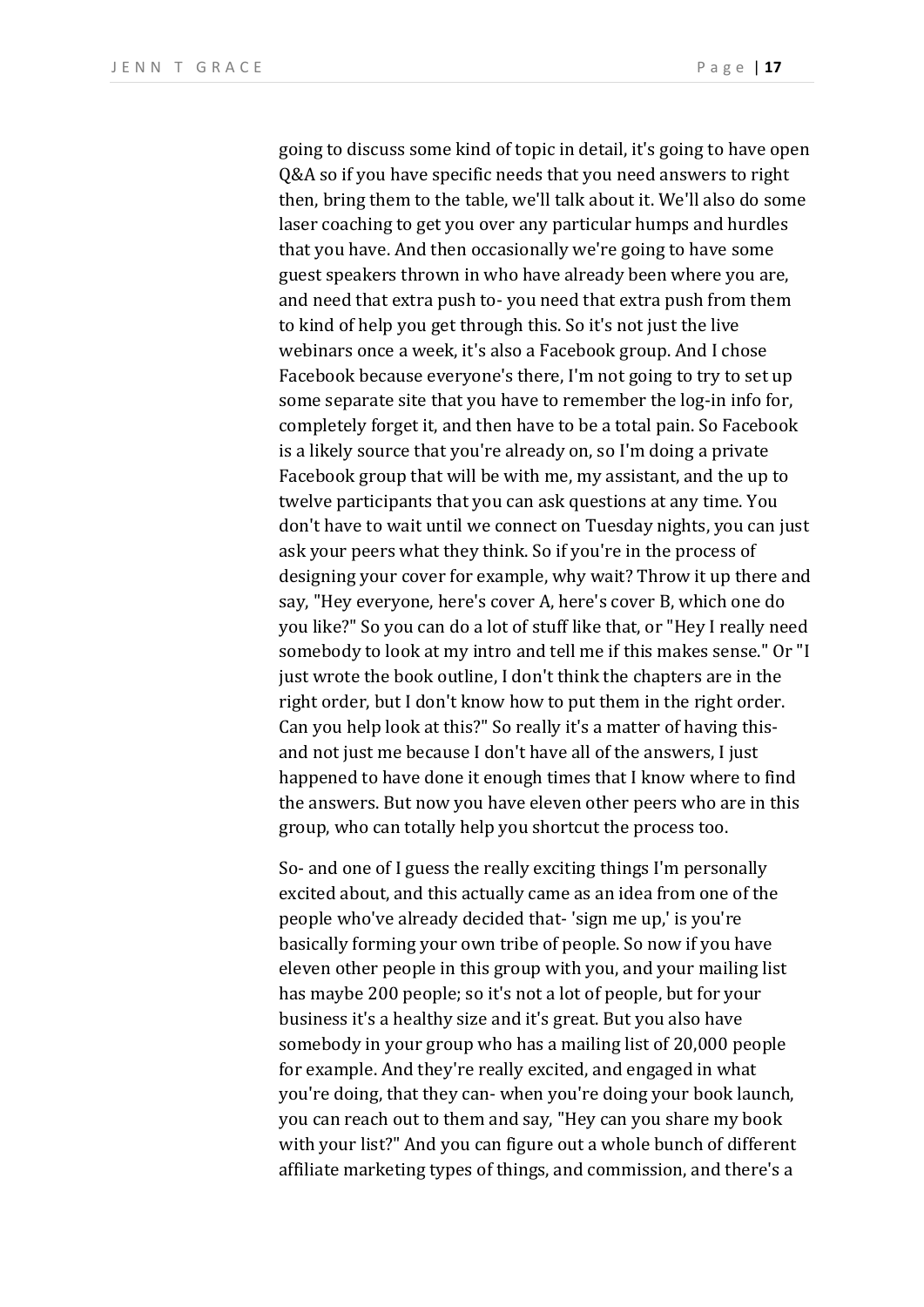lot of things that I'll go into in this course. But just from a general standpoint, you now have eleven people who have audiences who may have a connection to what you're writing about, that can then amplify and magnify your reach exponentially, and to me that is so amazing. So you're getting actual support in the weeds of getting it done, but then when it comes time to launch the book, you can shoot yourself to best-seller status on Amazon very, very, very easy by having this amplification of other people's tribes to help you get there. And I'm really excited about that, because I got both of my books to Amazon best-seller status, and it was not an easy feat, there are ways to do it I think more efficiently than I did it, and I know this is one of those ways. So it's just a lot of stuff like this that I'm just really, really excited about, and this is why I know that doing this is the right path for me personally.

So I do want to point out really quickly who the program is not for. Honestly, because there's a couple of types of people in here that I don't want part of the group, and I do want to have a conversation with you first prior to you joining. So if you're looking for a magic pill to just snap your fingers and all of a sudden you have a book, it's not going to work. I assure you of this. Or if you're resistant to changing your ways, it's also not going to work. So we're really going to- you have to be willing to shake things up. You want to be reaching outside of your comfort zone, and say, "This is a priority for me, I can make these certain changes in my life to accommodate this priority." And then if you're just comfortable and complacent, and you don't really have any drive or desire to be kind of reaching higher heights and peaks in your business, this probably isn't going to be for you. So I wanted to point that out because I'm not allowing people who don't have the right chops if you will to be in the program. Because having somebody who's kind of lackluster about it, it's just going to kind of be a wet blanket on the rest of the group, and I really want to protect the sanctity of what we're out to accomplish here in this particular group.

So if any of this sounds interesting to you, the only website I need you to remember other than you can just go to my website and contact me there, is going to www.MeetWithJenn.com, and that brings you to my calendar, and you can schedule a time to talk to me between now and February 1st and tell me if you would like to participate in this program. And it's just really a matter of me-for you and I getting to know each other, just for thirty minutes or so,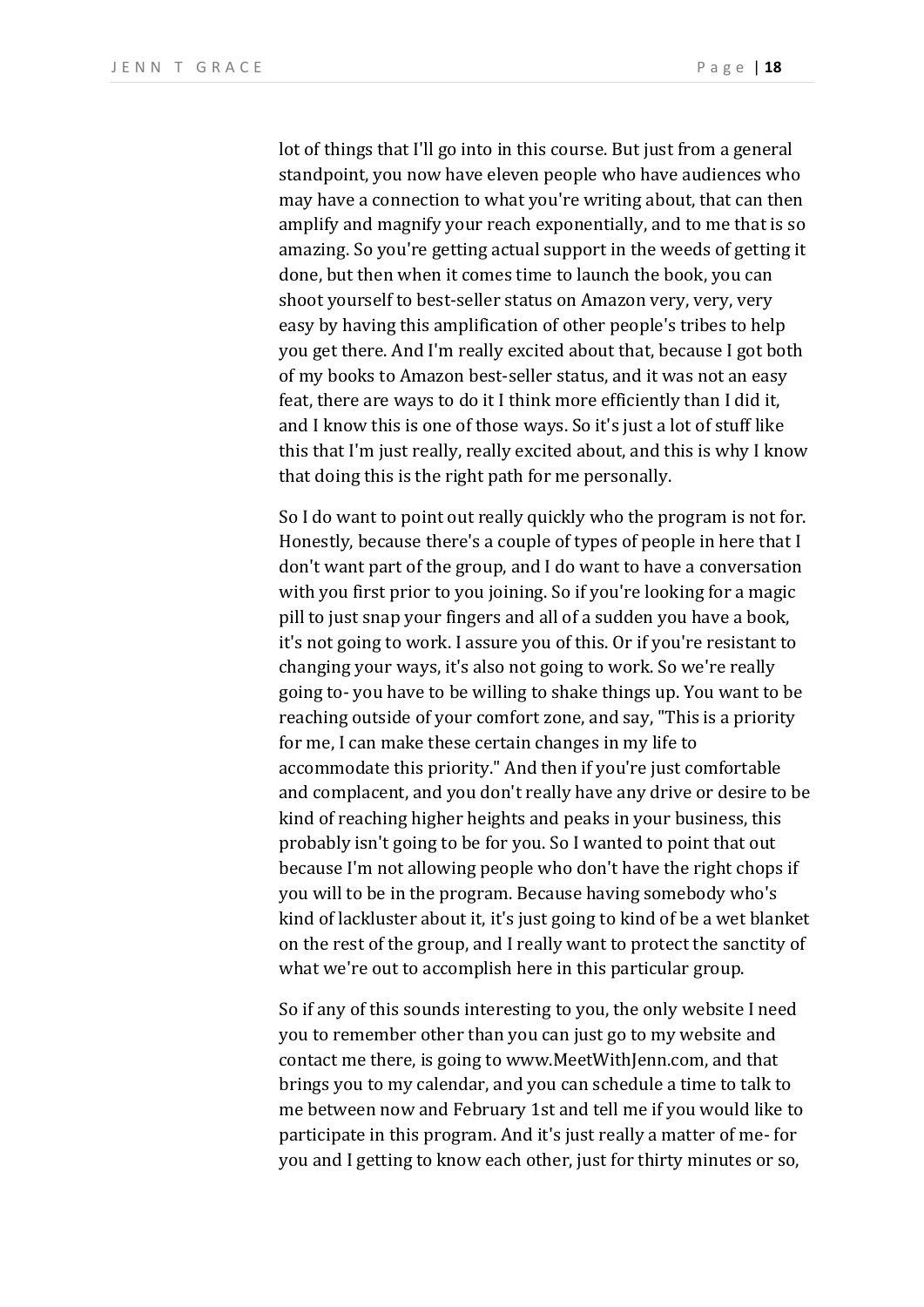to find out if you're a right for this program. And if you are then hop on in and we will make sure that you get your book in 2016.

So that my friend is the lay of the land for 2016. So really my commitment to running a marathon is going to be similar to your commitment to writing a book if that's what you so choose. So if that is one of your goals, I want to help you achieve that goal. If writing a book is not part of your goals, there are plenty of things in this podcast throughout this year that are still going to absolutely be relevant to you. For example one of the-actually the next podcast on January 21st is going to be with Dorie Clark. So if you don't know Dorie Clark, she is a marketing strategy consultant. She writes for the Harvard Business Review, Time, Entrepreneur, the World Economic Forum; she's kind of all over the place, and she's a recognized branding expert. So she has two books. One is called 'Reinventing You,' and then she has a second one which is called 'Stand Out,' and it was named the number one leadership book of 2015 by Inc. Magazine. And I don't know about you but I love Inc. Magazine, and I love Entrepreneur, they're two of my absolute favorite magazines. And she also happens to be an out lesbian who's making a huge impact on the world. So she's the first interview that I have in 2016, and it's very kind of my standard interview format that if you're a listener of this podcast you are very familiar with. But we talk a little bit about her book and writing content. So to me a book is just one more form of content creation, and that's the one I'm going to focus on, for me helping people in 2016. But all other forms of content creation are absolutely going to be coming up in this podcast, so don't think that I'm only going to talk about book creation on this podcast, because that is likely not going to be the case. It's going to be likely similar to what's been going on in the past, where I bring to you information that I think is going to be relevant to helping you market to the LGBT community, or market yourself within the LGBT community. So either way there's going to be plenty of information for you, I promise.

So as I mentioned, all of the things that I talked about, links to certain places, links to my calendar, past interviewees that have been on the show; you can go to www.JennTGrace.com/75 or you can just go to the website and click on the free podcast link in the navigation bar. Either way, you will find yourself to the page with all of the information. So if you are looking to share your story, and you think what I've been talking about makes sense for you, please